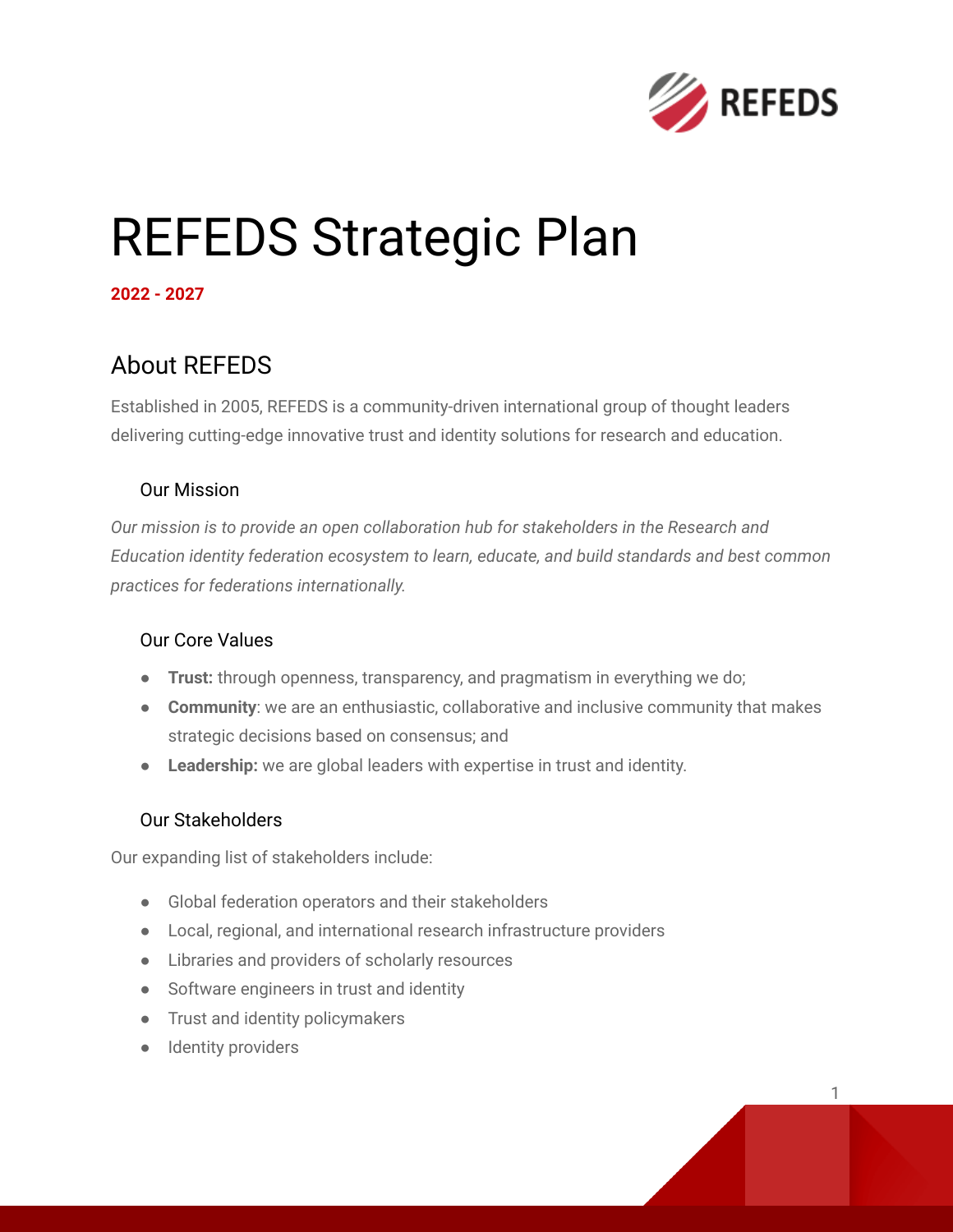

● Industry providers of trust and identity solutions

## Our Goals / Objectives

Our goals and objectives enable everything we do.

- 1. **We empower open collaboration by:** enabling interoperability and trust between federation operators and federation stakeholders through community-led initiatives.
- 2. **We support and educate our stakeholders by:** promoting and facilitating knowledge exchange via meetings, working groups, peer support, and initiatives that enable our communities to thrive.
- 3. **We curate, develop, and maintain standards, specifications, and best practices through:** supporting community-driven initiatives.

## Our Critical Success Factors

1. Sustainable Standards Development Process and Adoption

**Outcome:** Globally adopted tools and standards that support the use and uptake of federation technologies.

KPI: REFEDS metrics show a year-on-year increase of adoption where possible.

**Outcome:** Our standards are community developed and evolved in line with stakeholder needs

KPI: The working groups meet regularly, report that the meetings are valuable, and any resulting outputs are approved through the consultation process.

#### 2. Meeting Attendance and Community Representation

**Outcome:** Our global stakeholder groups attend REFEDS meetings, drive value from engagement, and participate on our mailing lists and slack channels.